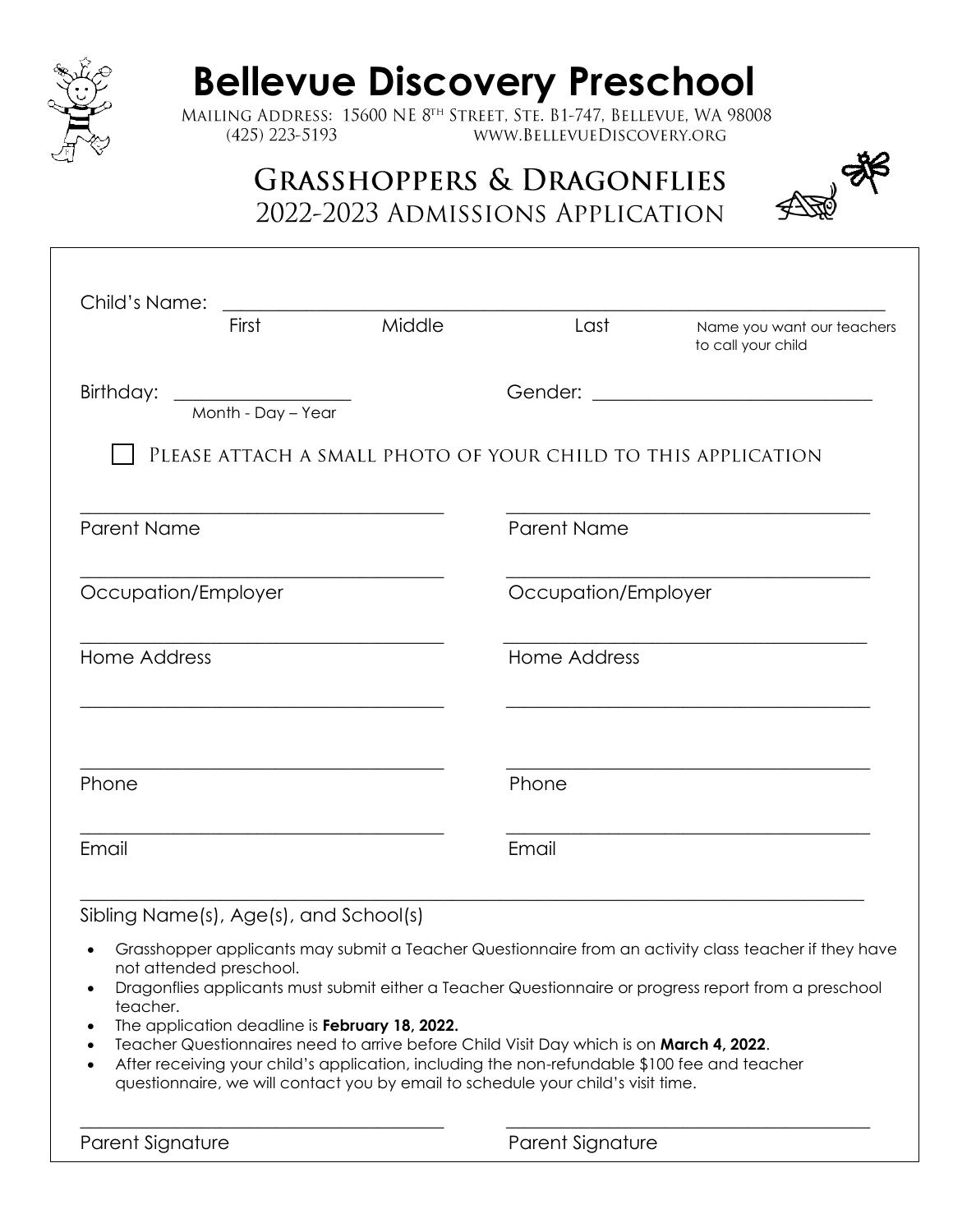

Child's Name:

## We love hearing stories about and quotations from your child but we're not looking for a dissertation  $\odot$ Please limit your responses to a page or two

- 1. What do you enjoy most about your child?
- 2. What do you find most challenging about your child?
- 3. What is your child passionate about?
- 4. What has happened that made you wonder if your child might be aifted?
- 5. Has your child attended preschool or other structured children's groups? Please list current preschool or child care:
- 6. How did you learn about Bellevue Discovery? If word of mouth: *name of alumni parent, school admissions director, IQ tester* If internet search: *key words*
- 7. What languages do you speak at home?
- 8. How would you describe your family's cultural or ethnic background? (*Optional)*
- 9. What other information about your child is important for us to know?

BELLEVUE DISCOVERY DOES NOT DISCRIMINATE ON THE BASIS OF ETHNIC BACKGROUND. FAMILY COMPOSITION, GENDER OR GENDER IDENTITY, NATIONALITY, PHYSICAL ABILITY, RACE, RELIGION, SEXUAL ORIENTATION OR OTHER LEGALLY PROTECTED STATUS IN ADMISSION OF QUALIFIED STUDENTS, ADMINISTRATION OF PROGRAMS, HIRING AND EMPLOYMENT. WE BELIEVE DIVERSITY ENRICHES LEARNING AND THEREFORE SEEK TO PROMOTE AND CELEBRATE DIVERSITY AT BELLEVUE DISCOVERY.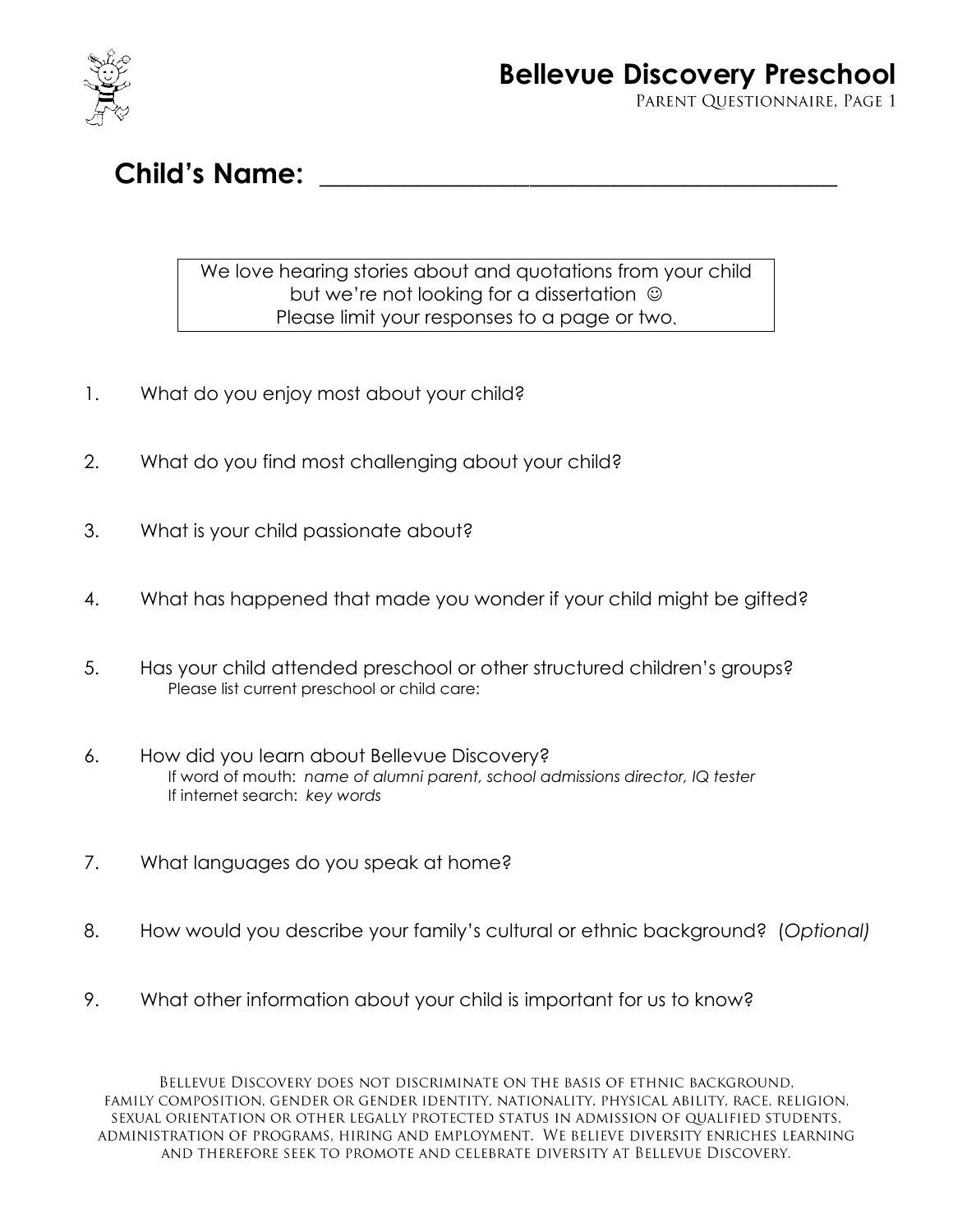

## **Bellevue Discovery Preschool**

PARENT QUESTIONNAIRE, PAGE 2

Please give an example of how your child has shown CURIOSITY:

Asking lots of questions  $\Box$  being unusually observant  $\Box$  getting into everything  $\Box$  preferring new and challenging experiences interacting energetically with the environment a being highly attentive and alert a noticing everything

Please give an example of how your child SURPRISED YOU WITH CREATIVE THINKING:

Having a vivid imagination  $\Box$  responding with unexpected answers  $\Box$  having many original ideas  $\Box$  being very busy and productive solving problems in unique ways a adapting objects for new purposes a expressing strong preferences and ideas enjoying challenging conventions  $\varrho$  enjoying independent play  $\varrho$  connecting divergent ideas  $\varrho$  preferring to do things their own way

Please give an example of how your child SURPRISED YOU WITH ABSTRACT THINKING:

Enjoying complex ideas  $\Box$  perceiving patterns and relationships  $\Box$  combining information from different sources into original ideas being goal-oriented with self-chosen projects a enjoying building things a wanting to figure things out on their own having a self-directed interest in time, numbers, clocks, calendars, geography, puzzles, and/or mazes

Please give an example of how your child has shown ADVANCED LANGUAGE SKILLS:

Having a large vocabulary  $\Box$  holding adult-like conversations  $\Box$  having a strong interest in books and reading  $\Box$ having strong negotiation skills  $\Box$  telling long involved stories with clear narrative flow  $\Box$  having excellent receptive language  $\Box$ having a mature sense of humor  $\Box$  communicating ideas effectively  $\Box$  speaking more than one language fluently